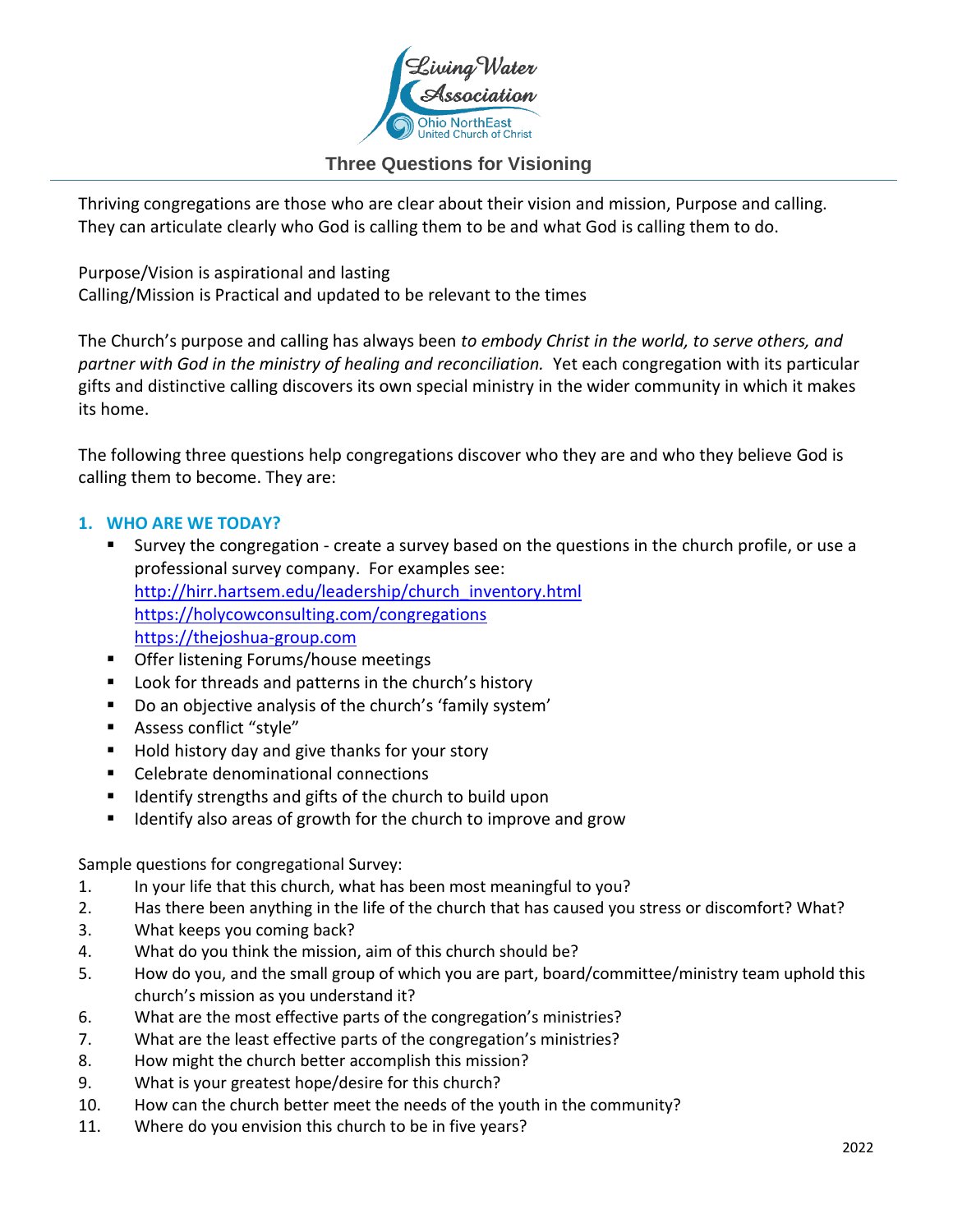### **2. WHO IS OUR NEIGHBOR?**

- Mission Insite use demographic tools, available at [https://livingwaterone.org/wp](https://livingwaterone.org/wp-content/uploads/2018/11/missioninsite-info-081618.pdf)[content/uploads/2018/11/missioninsite-info-081618.pdf](https://livingwaterone.org/wp-content/uploads/2018/11/missioninsite-info-081618.pdf) to learn about the neighborhood
- Understand the changing religious landscape with local and global research
- Meet with town and school officials *(see Community Interviews below)*
- Hold coffee shop interviews ("you are thinking about moving into the neighborhood..." give strangers an opportunity to tell you what they see)
- Do neighborhood walks/windshield tour pray for your neighbors as you travel!
- Investigate Global Mission partners (including issues of justice where the church can make a difference beyond its commuter border)

## **COMMUNITY INTERVIEWS**

In answering the "Who is Our Neighbor?" question, it is best to actually connect with neighbors! Having outside eyes on the process is a key element of not simply recreating what you are already doing. Churches that look outside of themselves in a visioning process are more likely to engage the neighbors they meet later in partnership and imagination. Here are some steps and questions that could be used in the process:

The first step is to decide who to interview. It is best to get a sample of perspectives from people who have a unique history and connection to the town or city where the church resides. Some people worth considering include:

- $\checkmark$  Superintendent/Principal/Teachers in the school system
- ✓ Town Manager/Mayor/Selectman
- ✓ Chair of Chamber of Commerce
- $\checkmark$  Police and Fire personnel
- $\checkmark$  PTA
- $\checkmark$  Council on Aging
- $\checkmark$  City Library staff

Consider focusing on people that are already involved in the group (demographic/psych graphic) you are trying to reach.

Second, it is good practice to contact them and let them know the questions you will be asking and the approximate length of time it will take. A sample script might be: "This is \_\_\_\_, I am a member of church. Our church is looking for more ways to be more involved and supportive of our community. We would like to talk with you for about 15-30 minutes to hear your perspective on the community and the ways our church might be helpful…"

Third, here are the key questions you might want to ask after you have introduced yourself:

- $\checkmark$  What are some of the strengths you perceive from your time and work in the community?
- $\checkmark$  What are some key challenges our community is facing or will be facing in the coming years?
- $\checkmark$  What do you hear about our church around the community? (If your church has a particular vision—identity and purpose – it might be helpful to mention that here)
- $\checkmark$  What are some ways that our church might be helpful to the community?
- $\checkmark$  Are there any groups that we might be well suited to partner with or help our community?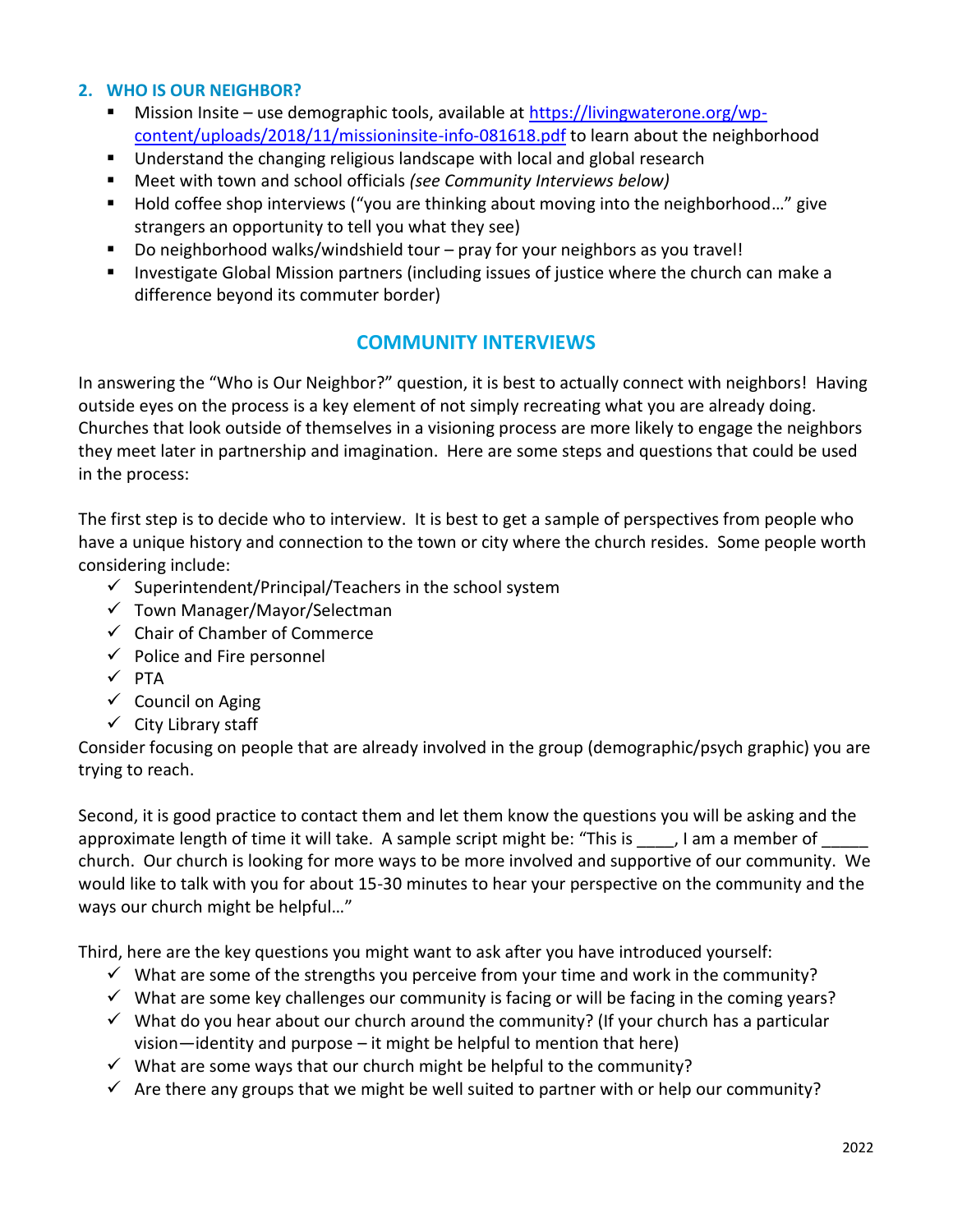Be sure to thank them for their time and the ways in which they are of service. Also, be sure they have contact information for the church if they think of follow-up or specific ways the church can be in partnership.

The question*," How do we use our resources – staff, finances and facilities, to fulfill our purpose and mission?"* needs to be the core question that guides this whole process.

## **3. WHAT IS GOD CALLING US TO BE AND DO?**

- Communal Discernment: What is our unique God-determined responsibility, role and possibility in this community? What are our gifts? What will the community miss if we were not here? What is special about us? What is one thing we do that others around us do not in order to make our community a safe, loving and better place?
- Utilize wider church vision/mission/purpose programs i.e., Churches Alive, Crossroads, Center for Progressive Renewal, coaching
- Create a prayer team
- Examine, evaluate leadership structure, job descriptions and alignment
- Articulate and commit to a vision and mission

# **A SHORT PROCESS TO DISCOVER VISION & MISSION, PURPOSE & CALLING**

- Communal Discernment: What is our unique responsibility, role and possibility in this community to which God is calling us? What will the wider community miss if we were not here?
- Utilize wider church vision/mission/purpose programs. Call your Association for help.
- Examine leadership and governance structure, job descriptions and alignment
- Articulate and commit to vision and mission

## **A Brief Process to Discern: Vision and Mission for Question 3**

**VISION:** Aspiration of what you believe you are called to be. It is your WHY Aspirational, motivational, inspirational

**MISSION:** How do you practically walk on the path toward the vision? It is your HOW Practical, doable, implementable

**VALUES:** What is important to you? What do you value?

**GIFTS AND STRENGTHS**: What are the gifts of this community? What does it do well?

**STRATEGIC PLAN** or everyday activities – list them

- What you do and how you help, how do you reach out to others?
- What do you value?
- What are your goals?
- What are your Strengths, Gifts and Opportunities?
- What is your story? Your story that gives you identity?